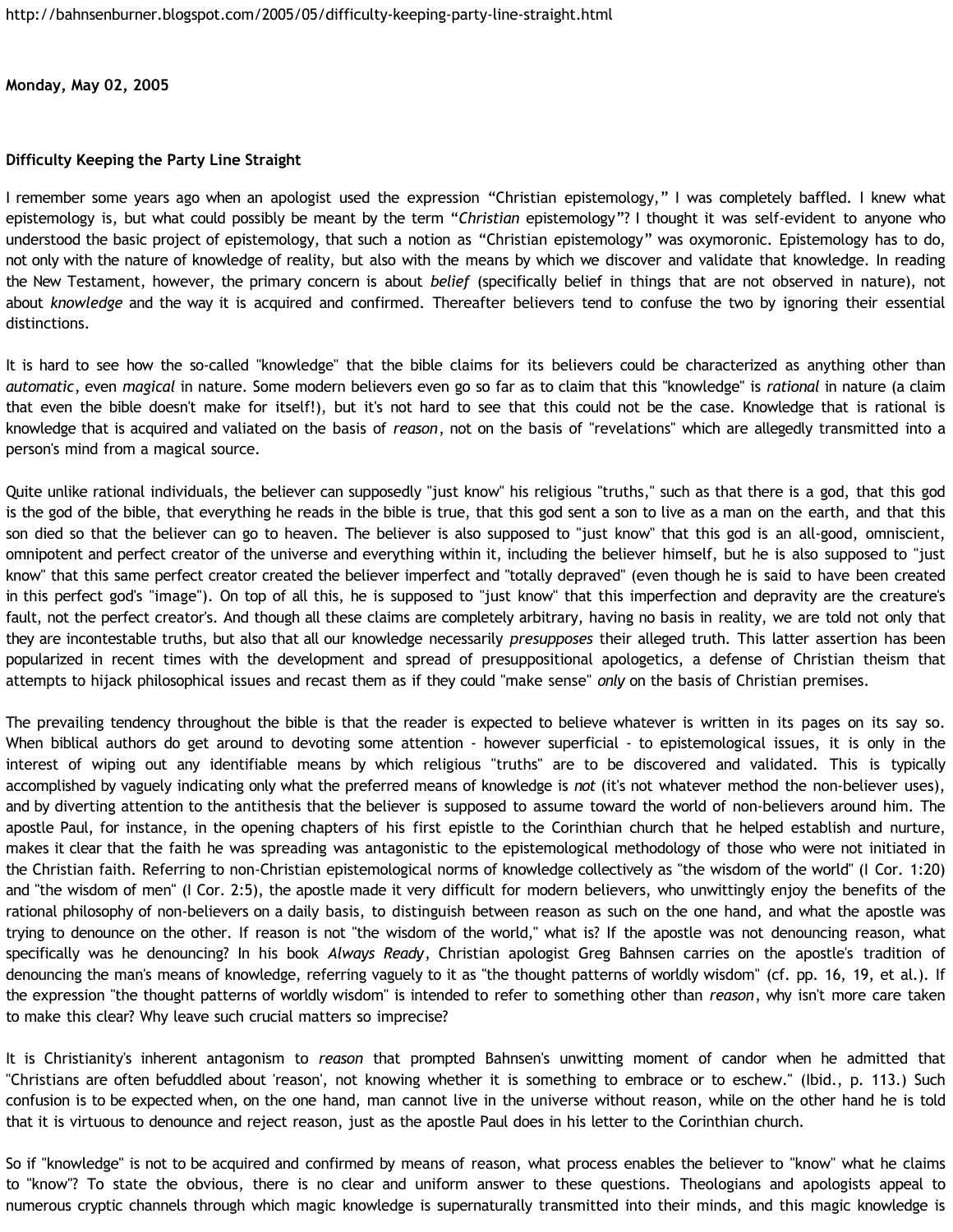said to be incontestable and fundamental to any and all other knowledge. They make claim to vague and indefinite notions such as "grace," the "guidance" of the "Holy Spirit," "the image of God," the "sensus divinitatus" - any form of "just knowing" that will enable them to bluff their way through the moment. Notice that they do not appeal to *reason* when speaking about the "knowledge" they claim to have about an allegedly "higher reality" to which we're supposed to believe they have access. Apparently we're supposed to accept their claim to such knowledge on their say so (just as they did in the case of the bible's claims), for they give precious little else for us to go by. The apostle Paul, for instance, claimed that believers have what he called "the mind of Christ" (I Cor. 2:16). And since Christ is supposed to be infallible, it must be hard for those who want to believe that they are endowed with such a mind to resist the temptation to suppose that their own thoughts are therefore likewise infallible. When we don't believe what they say, we're dismissed either as fools, or as too stupid to understand.

Presuppositionalist apologists like to draw a distinction between what they call "general revelation" and "special revelation." The former is used to refer to

God's revelation of His person, glory, and attributes to all men in all ages through nature, conscience, and history, so that they are without excuse for not worshipping Him correctly and leading righteous lives; unlike special revelation, it is not verbal in character or redemptive in content. (Greg Bahnsen, *By This Standard*, p. 355.)

Notice that Bahnsen specifies *only* what this "revelation" is *not* - "it is not verbal in character." This tells us nothing about how this "revelation" is made known, or *how it can be confirmed*. Perhaps these issues were not a concern for Bahnsen. This "knowledge" is apparently beamed into man's mind somehow (no how?), and we're expected not to question it. (Which just makes one wonder: If such "knowledge" cannot endure questioning, why accept it as knowledge?) At any rate, such "revelation" is supposedly not something we learn by reading from a book. Rather, "all men in all ages" are said to have knowledge of the Christian god's "person, glory, and attributes" from sources that are more or less equally available to all: "through nature, conscience, and history." The biblical impetus for creating this category of "revelation" is found in the first chapter of the apostle Paul's epistle to the Romans. Romans 1:19-20, a passage fondly recited by presuppositionalist apologists, reads as follows:

Because that which may be known of God is manifest in them; for God hath shewed it unto them. For the invisible things of him from the creation of the world are clearly seen, being understood by the things that are made, even his eternal power and Godhead, so that they are without excuse.

This passage clearly seats this alleged knowledge on firsthand empiricism. But since we don't see these "truths" directly, it would have to be the case that they be *inferred* from what is seen, and this of course would invite ample potential for error and uncertainty, and at best provide for conclusions which could at best only hope for a *probable* truth status, something presuppositionalists dogmatically reject out of hand when it comes to their faith claims. (Van Til wrote "The argument for the existence of God and for the truth of Christianity is objectively valid. We should not tone down this argument to the probability level" - *Common Grace and the Gospel*, p. 62.) And even though it is not explained how something that is said to be "invisible" can also be "clearly seen," this type of "revelation" is contrasted with "special revelation," which is said to refer to

God's verbal and (usual) redemptive revelation of Himself to specific people at specific times; special revelation is communicated to us today through its inscripturation in the Bible. (Greg Bahnsen, *By This Standard*, p. 360.)

In other words, the "knowledge" that is made available through this type of "revelation" must be acquired by reading a book. And yet we must read a book ("special revelation") to learn of what is supposedly available to all men *without* reading the book ("general revelation").

The easily spotted conflicts in these views and the biblical passages that gave birth to them often lead to rather embarrassing consequences in the writings of modern apologists. They certainly make it very difficult for Christianity's spokesmen to present a uniform account of these things. For instance, on page 78 of his book *Apologetics to the Glory of God*, Christian apologist John Frame writes:

General revelation is so plain and clear that it obligates belief and obedience - leaving us without excuse (Rom. 1:19-20). John speaks of Jesus' miracles ("signs") warranting belief (John 20:31), and Luke speaks of the "convincing proofs" (Acts 1:3) which Jesus presented to the disciples after the Resurrection. The evidence for Christian theism, therefore, is "absolutely certain." Or, to put it in moral terms, there is no excuse for disbelief. The evidence obligates belief.

Compare Frame's statement with Christian apologist Greg Bahnsen's statements on p. 181 of his book *Always Ready*:

Empirical experience merely gives us an appearance of things; empirical experience cannot *in itself* correct illusions or get us beyond appearance to any world or realm of reality lying beyond.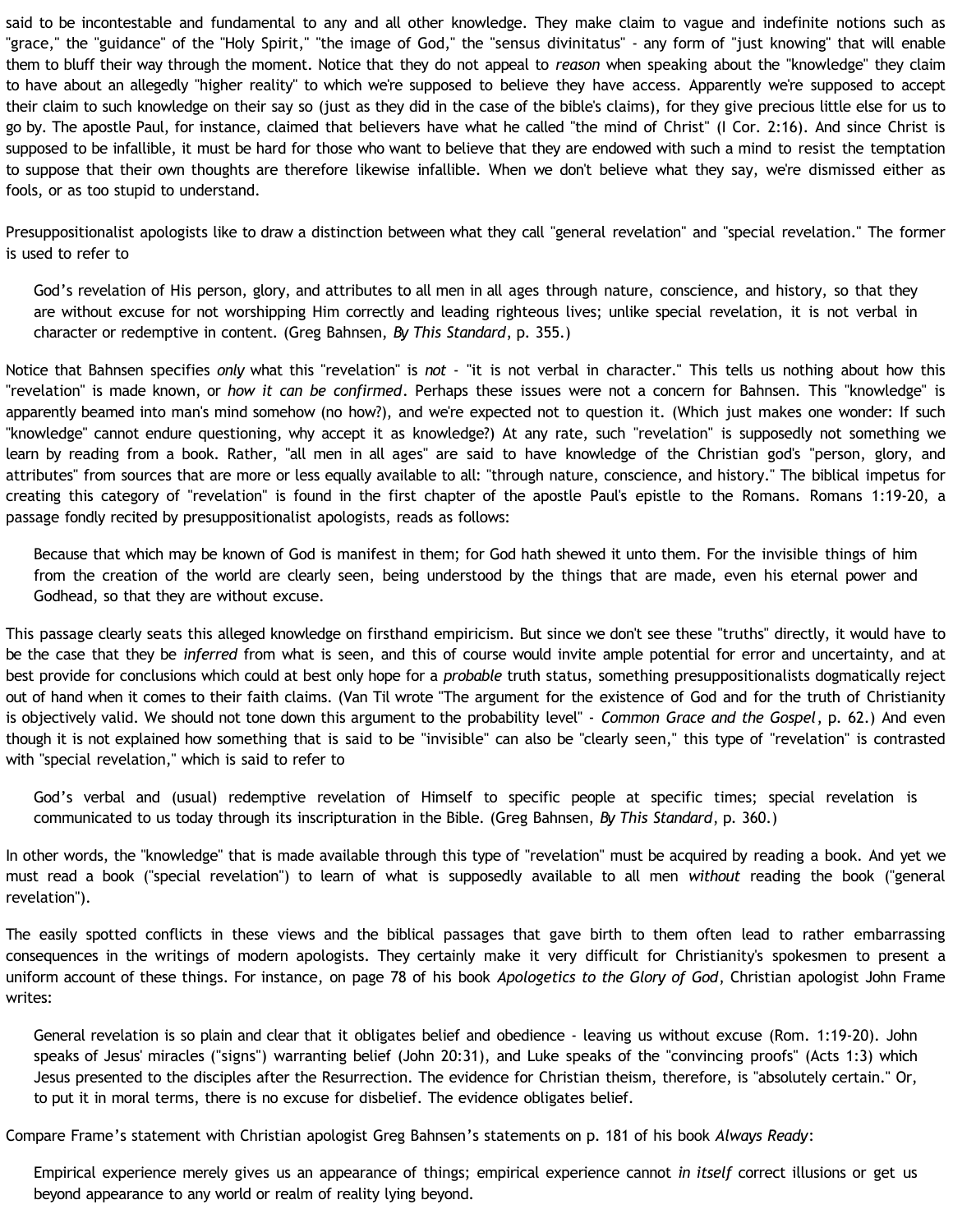Like the apostle Paul, Frame holds that the evidence for the Christian god "is so plain and clear" as to be unmistakable, and thus non-belief is inexcusable. But Bahnsen in effect tells us that we cannot rely on the evidence of our sense. Bahnsen needs this skeptical position in order to support his points against those who do not readily accept claims about "the supernatural." So, contrary to what we read in Romans 1, Bahnsen takes the position that empirical experience is not sufficient to "get us beyond appearance to any world or realm of reality lying beyond." If we take Bahnsen's statement as truth, however, we would at the very least have to question the passage from Romans. So here we have two authorities representing the same school of apologetics who have a deep difficulty keeping the party line straight. The one holds to the position stipulated in the primitive New Testament account, while the other departs from it in order to defend it.

As a non-believer, these are certainly not my problems. But as a defender of reason and man's right to exist for his own sake, I think it is important to point out such problems, and to clarify why these problems arise in the first place - because of the believer's rejection of reason and a reality-based worldview. To be sure, there are answers to the religionist's quandaries. But those answers spell death to his religion.

by Dawson Bethrick

*posted by Bahnsen Burner at [6:00 PM](http://bahnsenburner.blogspot.com/2005/05/difficulty-keeping-party-line-straight.html)*

## **6 Comments:**

[Aaron Kinney](http://www.blogger.com/profile/8138664) said...

Yo BB!

Paul Manata removed his comments section at Press the Antithesis. Do you know why?

I was having such a good time over there, I feel like he took away my favorite toy! :(

[May 04, 2005 8:46 AM](http://bahnsenburner.blogspot.com/2005/05/111522157450100818)

[groundfighter76](http://www.blogger.com/profile/8210797) said...

Aaron,

I bet paul got tired of reading your 45 to 50 paragraph comment postings. :)

[May 04, 2005 9:33 AM](http://bahnsenburner.blogspot.com/2005/05/111522440416378463)

[Aaron Kinney](http://www.blogger.com/profile/8138664) said...

groundfighter76,

Maybe so, but I wasnt the only one making such huge posts. I guess it seems wierd when a guy who is going to school for Christian Apologetics removes the ability to interact with infidels on his website.

[May 04, 2005 2:10 PM](http://bahnsenburner.blogspot.com/2005/05/111524102594845069)

[groundfighter76](http://www.blogger.com/profile/8210797) said...

well paul explicitly stated in one of his first blog entries that his purpose for the comment section was not to debate everyone. read the entry from March 17.

## [May 04, 2005 9:04 PM](http://bahnsenburner.blogspot.com/2005/05/111526585322484746)

[groundfighter76](http://www.blogger.com/profile/8210797) said...

This post has been removed by the author.

[May 04, 2005 9:04 PM](http://bahnsenburner.blogspot.com/2005/05/111526585754439660)